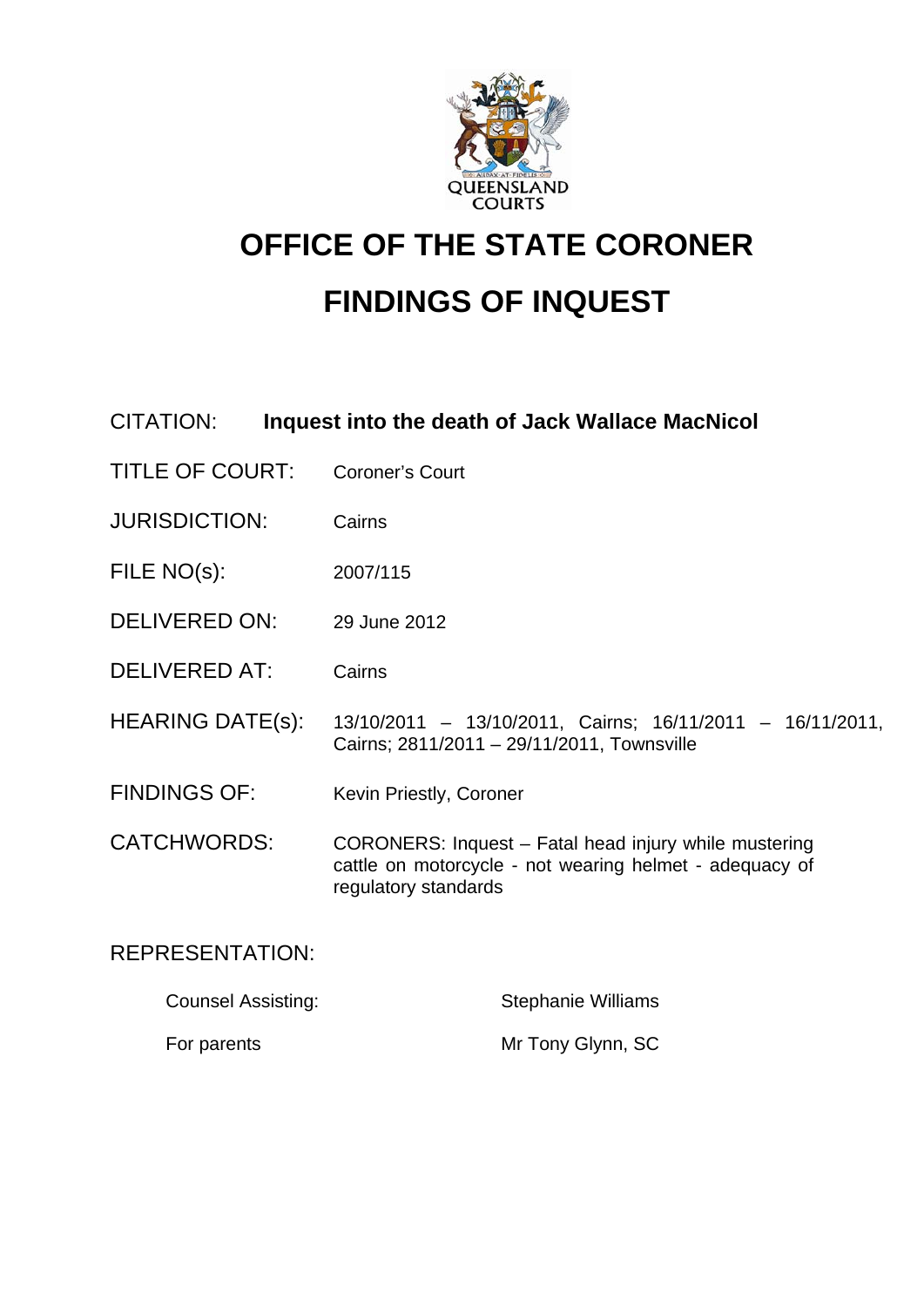## **Introduction**

It is important that the reader understand the statutory role of Coroner as well as the powers and limitations that affect how the Coroner discharges that role.

A Coroner is required to make findings as to how a person died, when the person died, where the person died and what caused the person to die.

A Coroner is precluded from including in his findings any statement or comment that a person is or may be guilty of an offence or civilly liable for something (s.45(5) and s.46(3)).

A Coroner may, whenever appropriate, comment on anything connected with a death investigated at an inquest that relates to public health or safety and ways to prevent deaths from happening in similar circumstances in the future.

It is also important that I acknowledge from the outset that this matter involves the death of a teenager who was working on a family owned and operated cattle station. Members of the family, extended family and workers were mustering cattle when he fell from his motorbike sustaining a fatal head injury. He was not wearing a helmet. His was a tragic death in the context of family life in a rural setting where members from a young age fully participate in all aspects of work. As will become evident, the advisability of wearing helmets while mustering on motorbikes has been a vexed question within the rural sector with strong and sincerely held views opposing the requirement on safety grounds. The purpose of convening this inquest was to review the current regulatory framework relevant to the wearing of helmets on motorbikes in the rural sector and identify any opportunities for improvement.

### **Background**

Jack Wallace MacNicol was 15 years of age and lived with his parents Andrew and Gillian MacNicol, together with two siblings, on a cattle station known as Birralee Station. The property is located about 20 kms south of Collinsville on the Bowen River.

### **Incident**

On 13 December 2007 mustering was underway on Birralee Station. Sometime after lunch mustering commenced at the 6 Mile River Paddock. A herd of about 600 head were moved off a turkey's nest (a little dam for water) and down a pipeline towards a trough about 1km away. There were a number of people involved in mustering, including Mr Whelan, Senior Station Hand (riding a motorbike), Mr Dan Smith and his two sons (riding motorbikes), Gordon MacNicol (riding a motorbike). Jack was riding a 250cc motorbike. All were in communication via two way radios. A Robinson R22 helicopter piloted by Mr Pritchard was also working the stock. Two of the five persons riding motorbikes were wearing helmets while mustering. The country in the area where the mustering was taking place is described by Mr Prichard as semi-timbered but well grassed with small undulating hills.

As the cattle were mustered down the pipeline, Jack and a co-worker were waiting at the trough to receive the cattle. The main part of the mob had reached the trough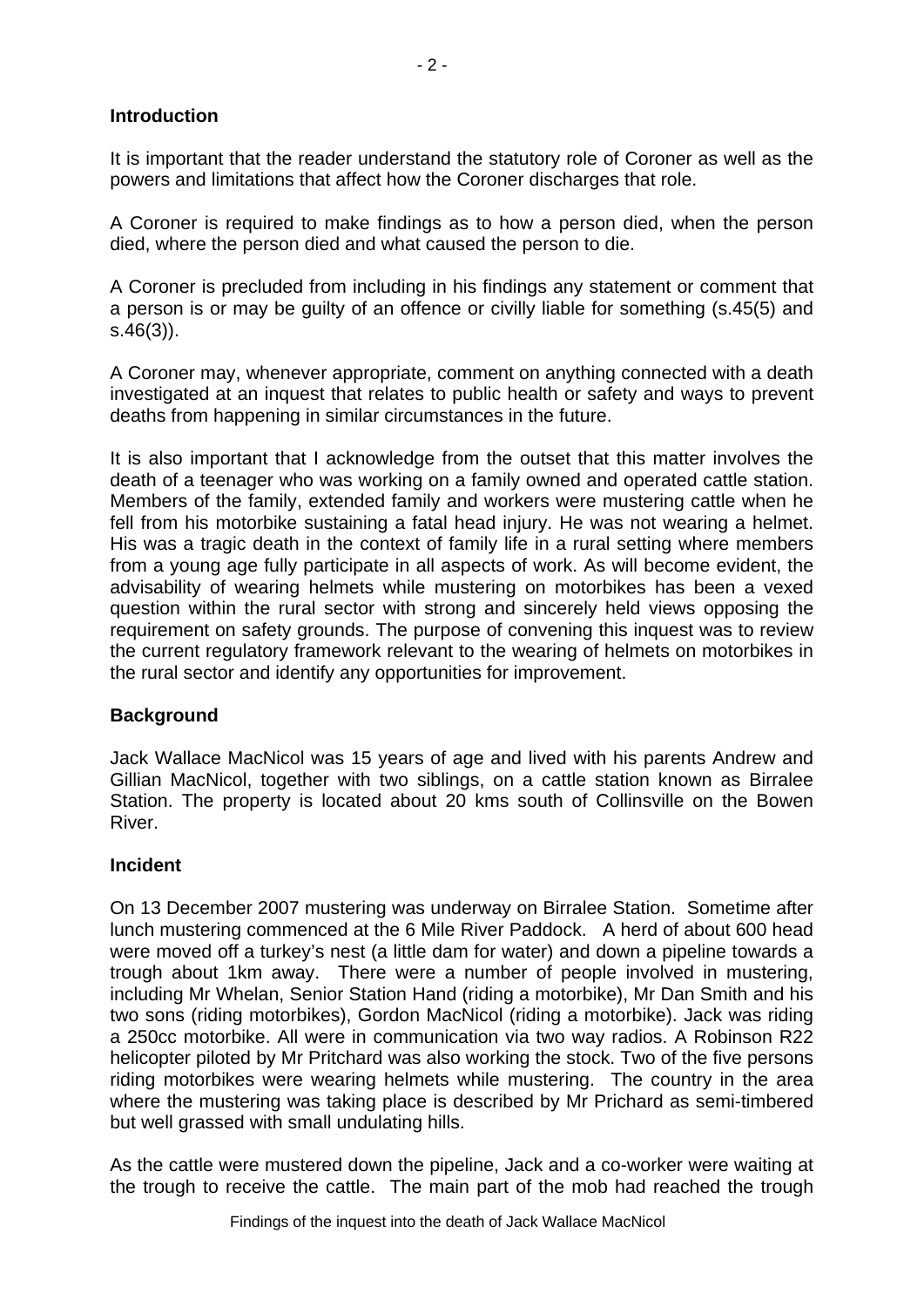and there were some stragglers at the turkey nest and a few along the pipeline. As the tail of the mob moved from the turkey nest, Mr Prichard saw a bull to the right hand side of the mob. The bull stopped and seemed reluctant to join the mob. Mr Prichard called Jack on the 2 way radio and advised him about the bull. Jack asked Mr Prichard if he should go back and get the bull. Mr Prichard advised that he should only return for the bull if he could do so without disturbing the mob on the pipeline.

Jack left the watering point at approximately 1.45 pm and, riding on his 250cc Suzuki trail bike, commenced heading back towards the bull. He started riding down an old road beside the pipeline in 6 Mile Paddock. The road was pitted with potholes and washouts. Jack was not wearing a helmet.

Mr Prichard described looking away briefly to locate the bull. Upon looking back, he saw Jack's bike laying on the ground and then spotted Jack. Mr Prichard landed the helicopter and simultaneously radioed Mr Whelan advising that Jack had had a "buster". Mr Prichard estimated that Jack had ridden his bike into a part of the road which had dropped off 12 to 14 inches. Mr Smith, who subsequently attended the scene to assist Mr Prichard, estimated a pothole of approximately one (1) foot in depth which he considered Jack had hit before losing control of the motorbike.

### **Emergency Response and Medical Narrative**

Upon landing the helicopter, Mr Prichard went to Jack who was lying on his back. He noticed Jack's lips were blue and did not see any visible injuries. Jacks face was covered in dirt.

Mr Prichard could not feel a neck pulse and rolled Jack onto his side, feeling that the back of Jack's head was soft. Blood was running from Jack's nose and one ear. Mr Prichard cleared Jack's airway of "muck" he described "like vomit". Mr Whelan arrived on scene and assisted Mr Prichard to roll Jack onto his back, lift his legs and remove the motorbike from under him. CPR was started. Mr Smith arrived at the scene and then departed to a locality for better reception to make the call to emergency services. Mr Prichard estimated a period of less than 10 minutes before Jack's pulse returned. CPR was continued until QAS paramedics arrived.

QAS received a phone call at 1:56 pm and dispatched a driver and two paramedics to Birralee Station. Paramedics arrived on scene at 2:17 pm. Upon examination Jack was found to have a carotid pulse. Paramedics Simon Dickens and Gregory Clarke checked Jack's airway and found it to be clear of vomit or foreign matter. Mr Clark ascertained that Jack was unable to breathe without assistance. Officers took over manual ventilation, applied a cervical collar and a cardiac monitor. Mr Clarke subsequently applied a Laryngeal Mask Airway to Jack – observing no complications, resistance, vomit or obstructions in the process.

Paramedics observed engorged neck veins, a graze to the right shoulder blade, a discharge from the right ear and general distension to the abdomen. No other obvious injuries were observed.

QAS departed for Collinsville hospital at 2:29 pm. During transportation, paramedics suctioned blood from Jack's nose and upper airway. Jack arrived at Collinsville Hospital at 3.07 pm.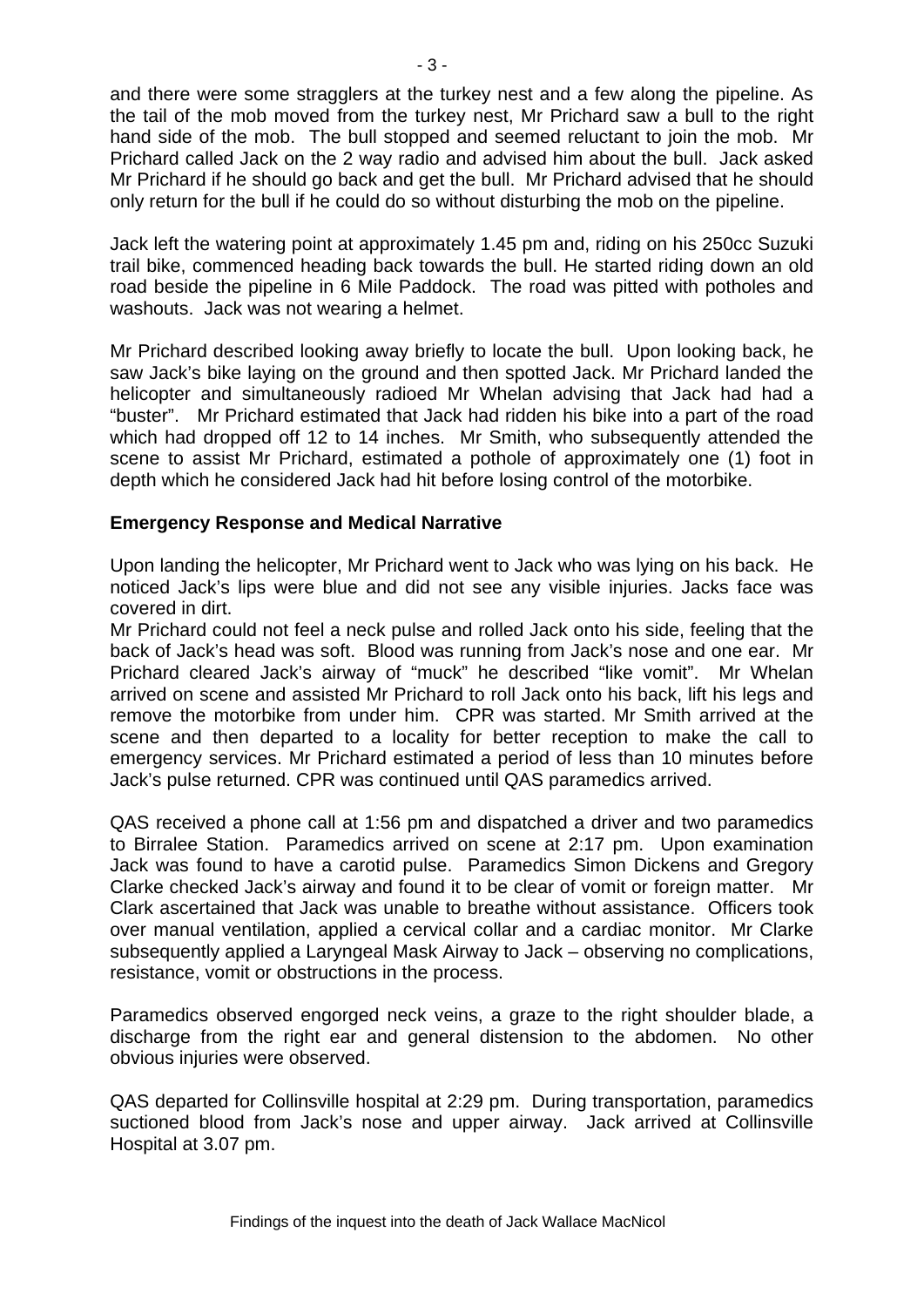Jack was unconscious on arrival at Collinsville Hospital. Dr Thet Aung noted Jack's blood pressure was low and his heart rate indicated he had a circulation problem. His pupils were fixed and dilated at approximately 5mm in diameter. An examination of Jack's abdomen indicated an internal organ injury. An intravenous cannula was inserted into Jack's arm and he was administered one litre of saline. Blood tests revealed Jack was in a respiratory acidotic condition. At 3:25 pm Jack was handed into the care of the Careflight Medical Services Retrieval Physician, Dr Siva Sivanujan.

Dr Sivanujan assessed Jack to have sustained a head injury, with signs of fracture of the base of the skull and a probable intra abdominal injury. Jack was bleeding from the nose and right ear, and had blood in his mouth. Dr Sivanujan assessed a Glasgow coma score of 3 out of 15. Jack's oxygenation did not appear normal and a rapid sequence induction procedure was carried out. The procedure took two attempts, with the size 8 endo-tracheal tube being too large and subsequently substituted for a smaller size. Intravenous fluids were continued in an attempt to maintain Jack's blood pressure and ameliorate the signs of raised intracranial pressure. Jack was air lifted to The Townsville Hospital and deep sedation was achieved and maintained en route.

Jack arrived at the Townsville Hospital at approximately 5.33 pm. He was assessed in the Emergency Department and noted to require 100% oxygen and mechanical ventilation. He required ongoing Noradrenaline infusion to prevent low blood pressure. A CT scan of Jack's brain noted evidence of a severe extensive brain injury and base of skull fracture. Other injuries included a small piece of bone detached from the  $7<sup>th</sup>$  cervical vertebra, partial collapse of the lungs on both sides and a ruptured duodenum (an injury commonly seen with handle bar impacts to the abdomen). Dr Reno Rossato, Consultant Neurosurgeon, determined that neurosurgical intervention was not going improve Jack's condition and he was admitted to the Intensive Care Ward at 8:00 pm.

Intensive care continued into 14 December 2007, without Jack's condition improving. Neuroprotective measures were maintained. It was considered that Jack would fulfil brain death criteria if formal testing was carried out.

A brain visibility study was performed on Jack at 12.45 pm on 15 December 2007. The scan confirmed brain death and Jack was pronounced deceased at 1.45 pm. Jack's heart, lungs, liver and kidneys were then harvested and donated, in accordance with the wishes of his family.

### **Post Mortem Examination**

On 18 December 2012 Professor David Williams conducted a post mortem examination limited to an external examination and internal examination of the cranial cavity. He concluded that Jack died due to head injury due to a quad bike accident. Although the autopsy report refers to a 'quad' bike accident, the reference to a quad is incorrect and will be cured in these findings which the Registrar of Births Deaths and Marriages is obliged to accept. Examination of the cranium revealed bruising covering an area of 5.4cm across just behind the left ear, an 8.7cm fracture of the left parietal bone extending into the occipital bone of the posterior cranial fossa heading towards the internal acoustic meatus, and haemorrhage into the left middle ear. The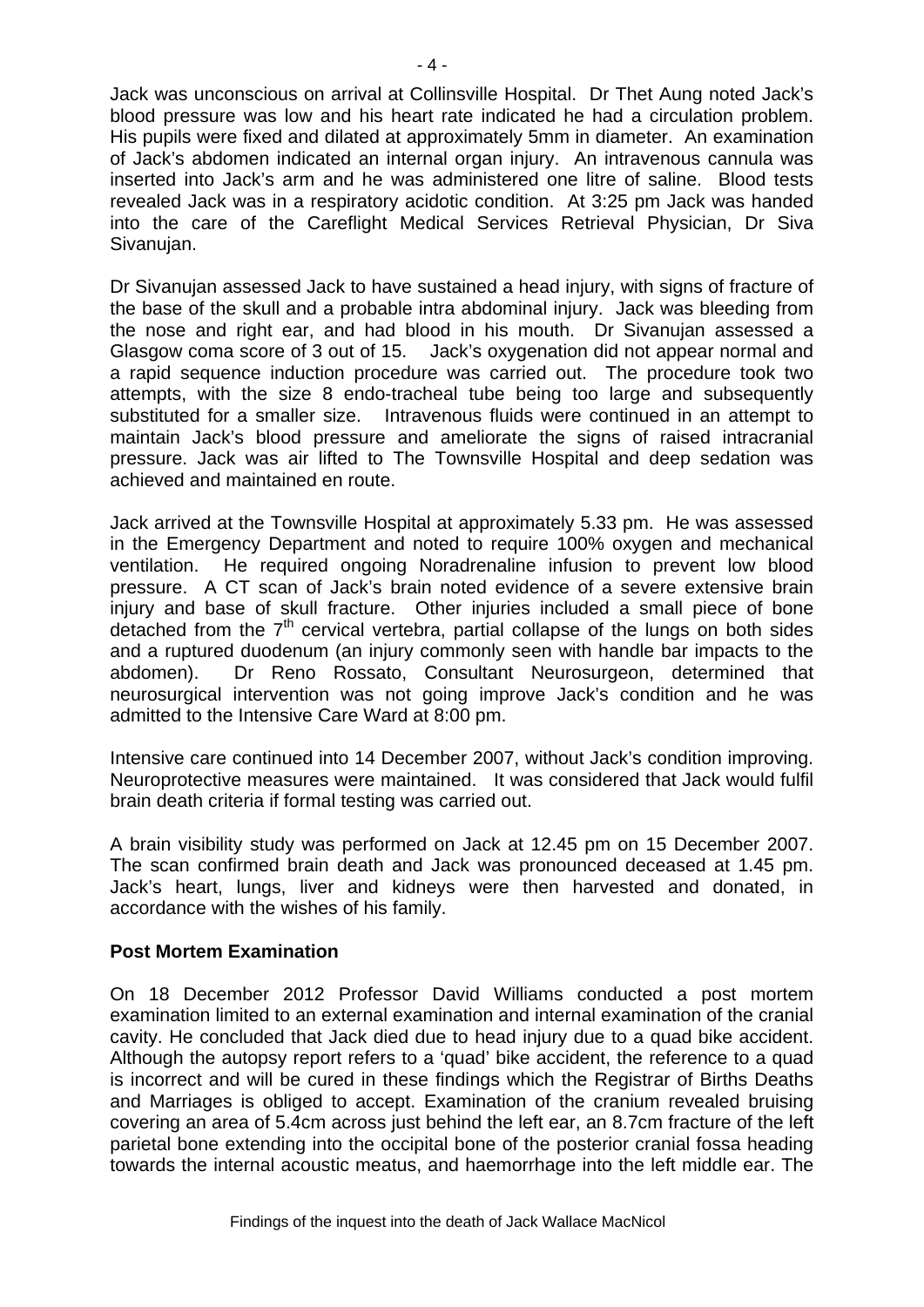brain showed extensive subarachnoid haemorrhage associated with contusions to the right frontal and right temporal poles.

#### **Existing Regulatory Framework**

At the time of this death, the Workplace Health and Safety Act 1995 applied. It imposed a general safety obligation on persons conducting a business to ensure workplace health and safety of workers and others. The new national Work Health and Safety Act 2011 commenced on 1 January 2011 and impose similar obligations. The 1995 Act was supported by Codes of Practice, two of which made reference to the use of motorbikes on rural properties – the Rural Plant Code of Practice 2004 and the Children and Young Workers Code of Practice 2006. It was reported that the Codes of Practice will continue in operation under the 2011 Act until national equivalent codes are developed.

As to the manner of discharge of the general safety obligation where there exists a relevant Code of Practice, section 26(3) of the 1995 Act provided:

"If a code of practice states a way of managing exposure to a risk, a person discharges the person's workplace health and safety obligation for exposure to the risk only by—

(a) adopting and following a stated way that manages exposure to the risk; or

(b) doing all of the following—

(i) adopting and following another way that gives the same level of protection against the risk;

- (ii) taking reasonable precautions;
- (iii) exercising proper diligence."

The Rural Plant Code of Practice 2004 did not specify any requirement about personal protective equipment for use when operating a motorbike.

The Children and Young Workers Code of Practice 2006 is directed at providing practical advice about ways to manage health and safety at workplaces where children and young workers are likely to be present. The Code provides advice about the operation of farm bikes and specifically states that 'owners and managers of rural workplaces should ensure riders wear appropriate personal protective equipment such as helmets, goggles, gloves, enclosed footwear and clothing that covers both arms and legs when operating an ATV (also known as quad bikes) or farm bike'.

#### **Workplace Health and Safety Investigation and Administrative Action**

Inspector Angela Pappin of Workplace Health and Safety investigated the circumstances of the incident. On 18 January 2008, she issued a prohibition notice to MacNicol Pastoral Holdings directing it to stop allowing workers to perform high speed work, including mustering on motorbikes without wearing approved helmets. By application dated 1 February 2008 MacNicol Pastoral Holdings sought a review of the decision to issue the prohibition notice. By letter dated 25 February 2008, Mr Gary Newman, Regional Manager, Workplace Health and Safety Queensland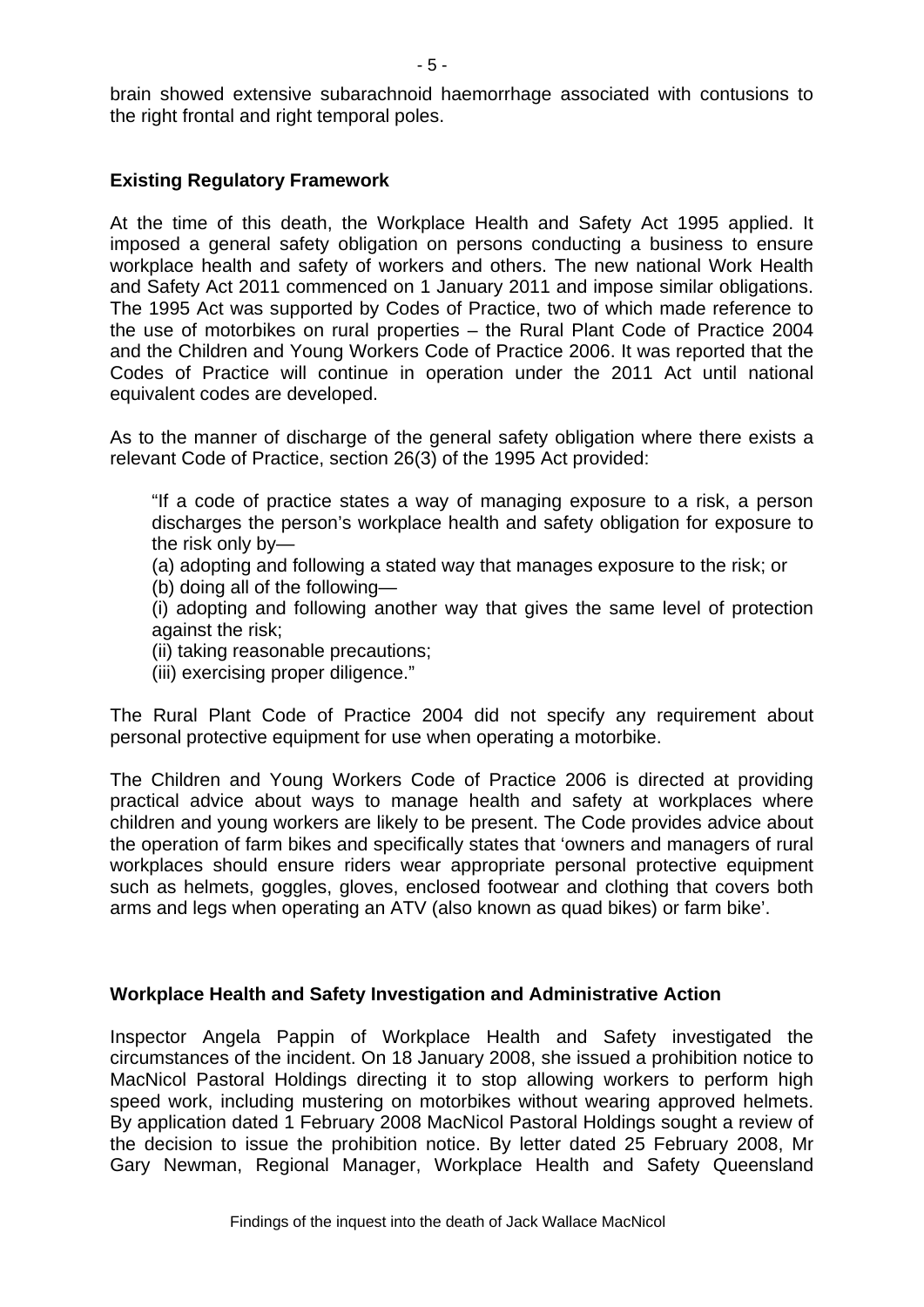On 10 October 2008 Mr Dean Coggins, Regional Investigations Manager, Workplace Health and Safety Queensland, issued an improvement notice to MacNicol Pastoral Holdings asserting:

- Workers were performing work including mustering on motorbikes without the use of any protective headwear (i.e. helmets);
- To ensure the risk of injury to workers was minimised the employer must ensure suitable protective headwear (i.e. helmets) are supplied and worn by those operating such plant; and
- Guidance may be obtained from The Children and Young Workers Code of Practice 2006 and or Rural Plant Code of Practice 2004, both of which are supplied with this notice.

By application dated 28 October 2008 MacNicol Pastoral Holdings sought a review of the decision to issue the improvement notice.

By letter dated 21 November 2008, Mr Chris Coxon, Acting Regional Manager, Workplace Health and Safety Queensland notified MacNicol Pastoral Holdings that he had considered the application and decided to uphold the decision to issue the improvement notice.

Although many issues arose about the validity and merits of the administrative action taken by Workplace Health and Safety, there are only a couple of aspects relevant to my findings.

Throughout its submissions in the review process and in the hearing at inquest, MacNicol Pastoral Holdings asserted that the dangers associated with wearing of helmets while mustering are greater than not wearing a helmet. MacNicol Pastoral Holdings advanced the following considerations:

- Dust and debris is trapped inside the helmet affecting concentration;
- Vision is impaired, particularly peripheral vision which is important in monitoring movement of cattle from behind and to the sides;
- Hearing is impaired and already competes with noise generated by cattle, helicopter, bike and communications;
- Heat is intensified, contributing to accelerated fatigue and increased risk of heat related illness;
- Additional weight of the helmet contributes to muscular fatigue about the neck and shoulders;
- Radio communication is not possible; and
- The dynamic and landscape of mustering is different from open road conditions.

MacNicol Pastoral Holdings asserted it complied with the requirements of the Workplace Health and Safety legislation to ensure the workplace health and safety of its workers by considering these factors in assessing the risk of head injury and the possibility of a helmet as a control measure, concluding there were greater dangers in wearing the helmet. Further, MacNicol Pastoral Holdings relied on other control measures to mitigate the risk of head injury, including:

• Staff induction on starting work;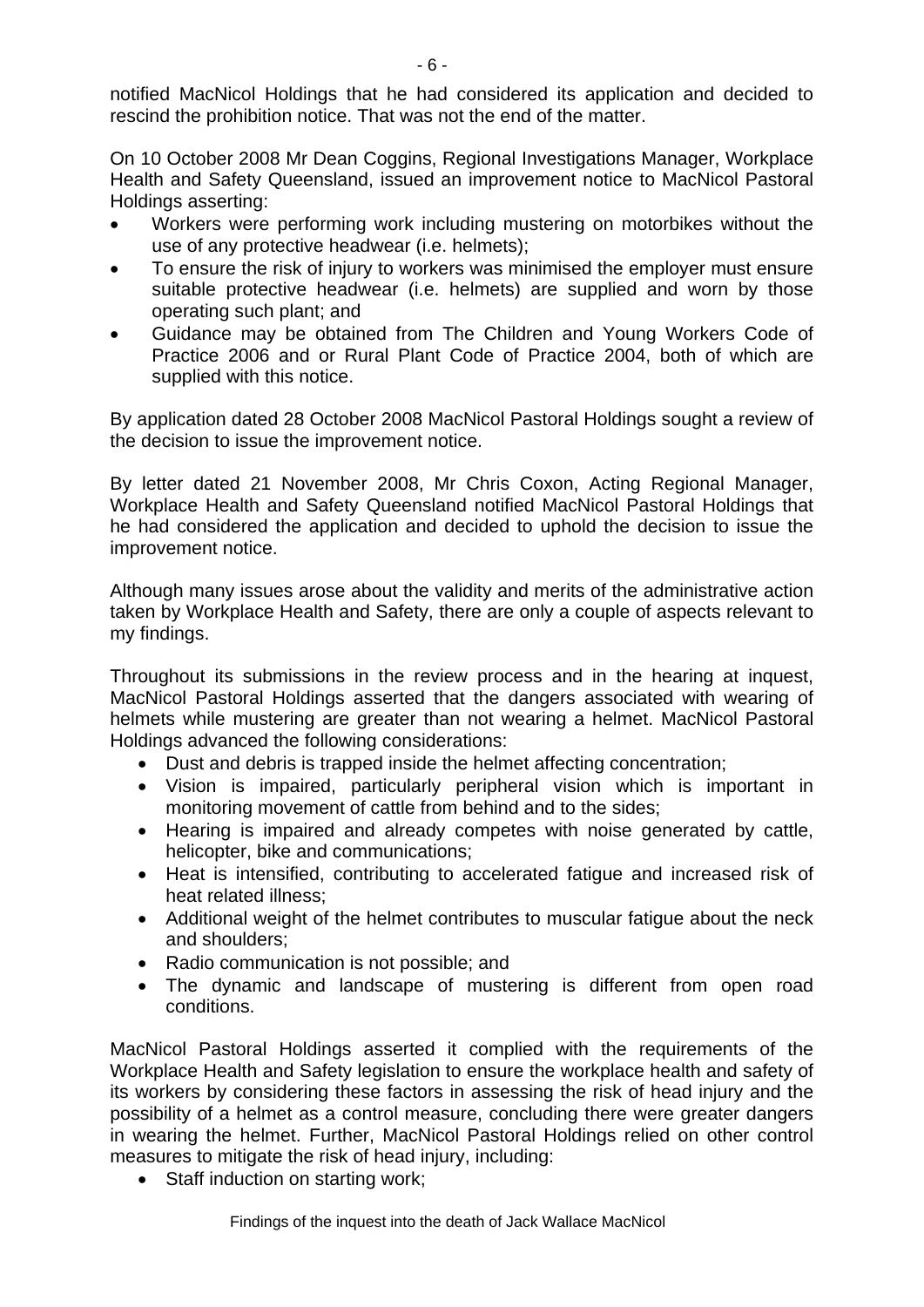- Supervision of staff while riding to ensure motorbikes are ridden within the rider's limits;
- The use of a helicopter to muster and pick up cattle that have strayed;
- Riders are instructed not to cover every point in the paddock and rely on the helicopter to pick up cattle that have strayed;
- Staff are fitted with two way radios for constant communication;
- The helicopter pilot provides support to ground staff, monitoring and reporting movement of stock;
- Larrikinism is not tolerated and policed accordingly;
- Bikes are well maintained; and
- Mustering courses are assigned according to rider's ability and experience.

MacNicol Pastoral Holdings relied on the absence of any like incidents on its property and that of neighbours to demonstrate that the industry practices it used reduced risk to an acceptable level. In support of the factors above, MacNicol Pastoral Holdings provided statements and letters from experienced industry professionals.

One of the flaws in Mr Newman's review of the decision to issue the prohibition notice was the failure to consider the requirement in the Child and Young Workers Code of Practice 2006 for the riders of farm bikes to wear appropriate personal protective equipment such as helmets. He also appeared to give insufficient weight to the general advisory requirement in the Rural Plant Industry Code of Practice 2004 to 'follow manufacturer's instructions' and in respect of All Terrain Vehicles, helmets should always be worn. Manufactures of motorcycles used for cattle mustering reportedly recommend use of helmets. During evidence at the hearing, Mr Newman conceded he was unaware of the existence of the Child and Young Workers Code of Practice 2006 when considering his decision. It is clear from my review of the submissions to Mr Newman and the reasons for his decision that Mr Newman was persuaded that the prohibition notice was discriminatory in that other cattle properties would not be subject to the same requirement. Presumably, this reasoning partly arose from Mr Newman being unaware of the Child and Young Workers Code of Practice 2006 and the thought that the prohibition was exceeding the bounds of then current regulatory standards.

To my mind, this supports the need for a clear regulatory standard of universal application by regulators, whether inspectors, investigators or managers. It would also assist those whom are expected to comply with a standard.

### **Advisability of Wearing Helmets**

Mr Whelan gave evidence that he had returned to work at Birralee Station about 12 months before the incident. He started work at Birralee earlier in his career, when he was 'green' to working cattle. All of the mustering was then done on horseback. Mr Whelan left Birralee Station and gained experience on other cattle properties. On his return, most of the mustering was done on motorbikes, usually trail-bikes of no greater then 250cc. The riders were assisted by helicopters. No-one wore helmets. Mr Whelan told the court that no-one wanted to wear a helmet because of the heat and weight. He said you're always turning your head and it's not good for your neck after a while. He also reported a loss of peripheral vision and hearing. He considered he was at greater risk from cattle by reason of these limitations. He only started wearing helmets when Workplace Health and Safety made it mandatory at Birralee.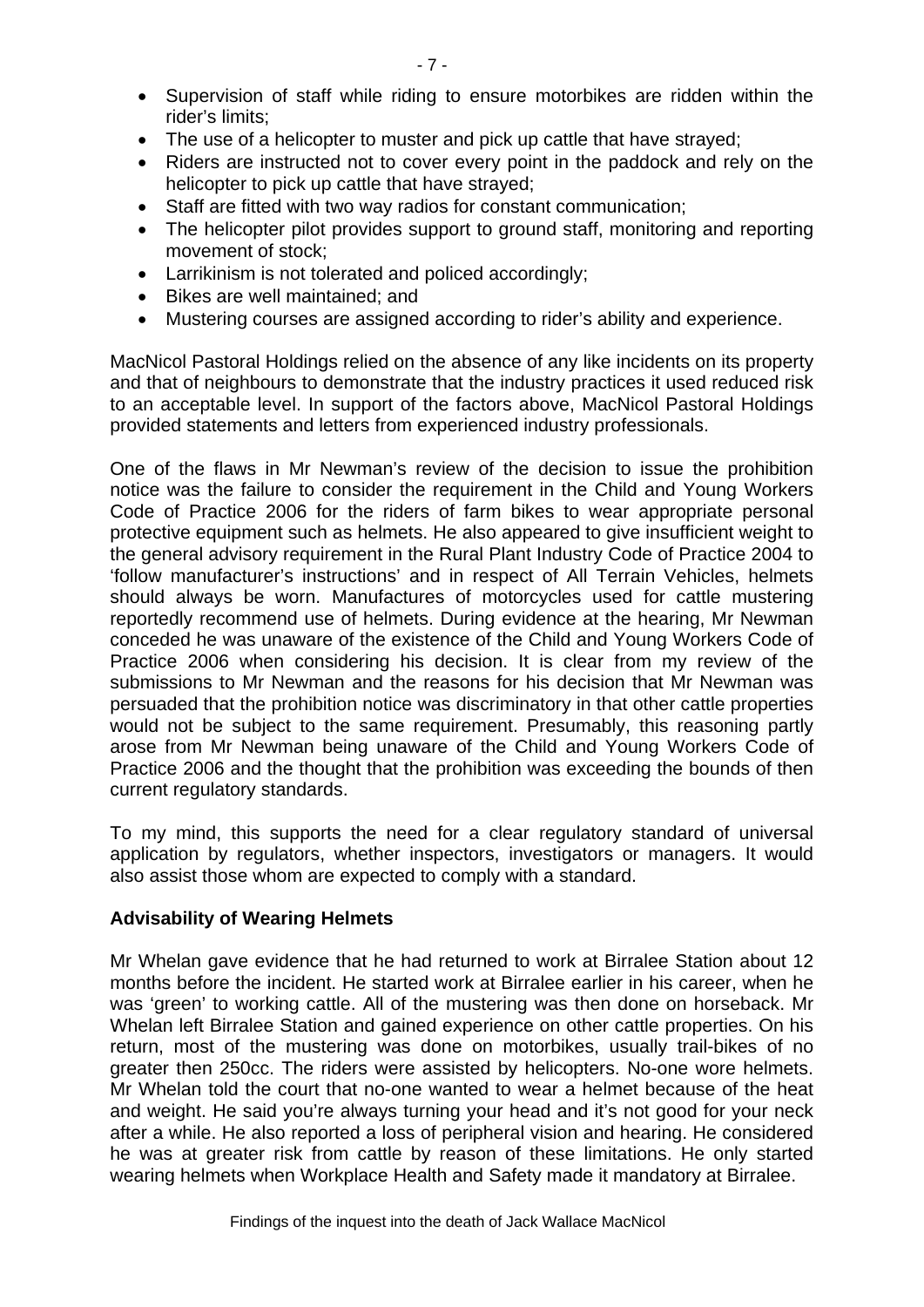Mr Whelan reported the country at Birralee could be flat pasture as well as rough ground with rocks and scrub. While the country was savannah like with lots of timber on the ground, he generally followed the cattle pads so he could see the timber.

Mr Whelan also performed other duties on a motorbike such as checking fencing and water. It did not matter what he was doing on a motorbike or how rough the country was, he did not wear a helmet. Mr Whelan acknowledged that he had come off a motorbike a few times but not suffered any serious injury.

Daniel Edwin Smith gave evidence that he managed another part of Birralee Station and had done so for about 6 years. He said he ran about 4 - 5,000 cattle and was involved daily in shifting them on his quad bike. Mr Smith did not start wearing a helmet until Jacks death. Mr Smith reported growing up on his parent's cattle property. In those days, all mustering was done by horse and no-one wore a helmet. He made the point that properties were much smaller then and managing stock by horse and on foot was possible. Mr Smith reported that the change in his attitude to wearing a helmet came about as a matter of personal choice. He looks after 30,000 acres and often leaves home in the morning, returning late in the afternoon. He works alone and is on the bike most of the day. He said it was just another risk he didn't want to take after Jack's death. Mr Smith acknowledged he carried a radio and mobile phone but still considered there was a risk he might fall off and knock his head, in which event he couldn't "call any bugger".

Mr Smith reported no significant changes to how mustering operations are conducted following introduction of the requirement to wear helmets other than a change to the type of hand pieces used on the radios carried by those mustering.

Mr Smith agreed with suggestions put to him that graziers preferred not to wear helmets due to view it was more dangerous when working with stock because of the loss of peripheral vision and reduced hearing.

There are a number of important matters in the evidence that must be acknowledged:

- There were helmets available to workers at Birralee Station to wear if they chose to do so;
- The choice about whether to wear a helmet was left to each worker:
- None of the workers wanted to wear helmets because of the limitations on hearing and peripheral vision already discussed.

Mr MacNicol also gave evidence to the effect that he didn't require workers to wear helmets and believed that if he did so require, it would be impossible to enforce once workers were out of sight. He also was concerned that workers who had a strong preference against wearing helmets would chose to work elsewhere if he made it a requirement of employment on Birralee Station.

To my mind, this latter concern means that any legislative requirement to wear a helmet must be universally and consistently enforced.

In its report to this hearing (exhibit 24), Workplace Health and Safety Qld reported:

"Workplace Health and Safety Queensland (WHSQ) endorses and strongly recommends the use of helmets when operating a motorbike in a rural workplace. The Australian Centre for Agricultural Health and Safety (ACAHS)